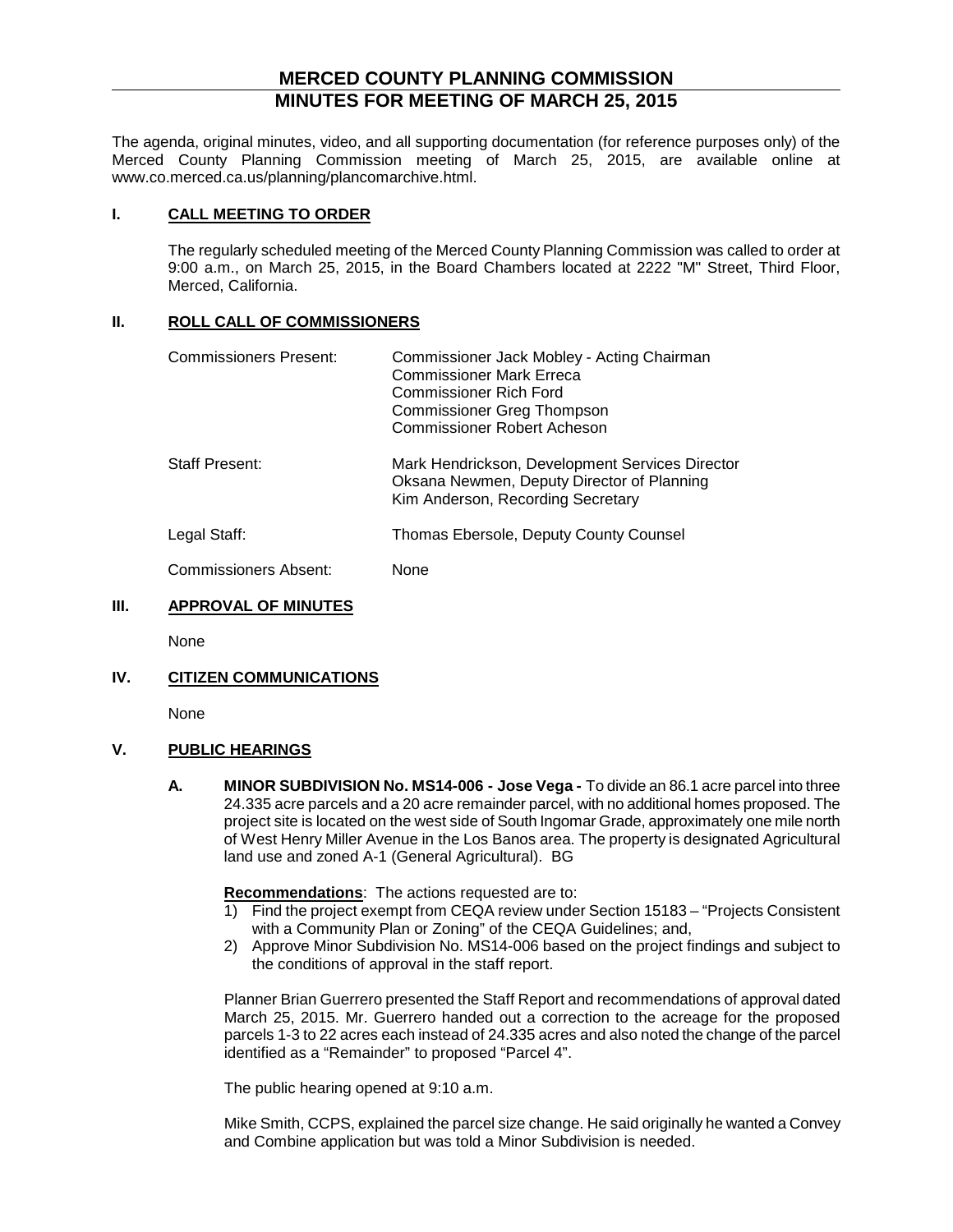# **MERCED COUNTY PLANNING COMMISSION Minutes – March 25, 2015**

#### **Page 2**

Commissioner Thompson asked if there will be an issue with the encroachment. Mr. Smith said no.

The public hearing closed at 9:12 a.m.

#### **MOTION: M/S ERRECA - THOMPSON, AND CARRIED BY A VOTE OF 5 - 0, THE PLANNING COMMISSION EXEMPTS MINOR SUBDIVISION No. MS14-006 FROM CEQA GUIDELINES.**

**MOTION: M/S ERRECA – ACHESON, AND CARRIED BY A VOTE OF 5 - 0, THE PLANNING COMMISSION CONCURS WITH THE STAFF REPORT AND RECOMMENDATIONS DATED MARCH 25, 2015, AND MAKES THE 10 PROJECT FINDINGS SET FORTH IN THE STAFF REPORT AND, APPROVES MINOR SUBDIVISION No. MS14-006 SUBJECT TO THE 4 CONDITIONS SET FORTH IN THE STAFF REPORT AS FOLLOWS:**

#### **Conditions:**

#### Community and Economic Development Department

- 1. A parcel map, including all parcels involved, shall be recorded within two (2) years of the approval date, as required by the Subdivision Map Act and Merced County Subdivision Code.
- 2. A notice shall be placed on the face of the parcel map stating that there is no right to construct any new residences on the parcels created through Minor Subdivision No. MS14-006.
- 3. The applicant shall comply with all applicable County, State and Federal regulations.

#### County Counsel

INDEMNITY AND HOLD HARMLESS AGREEMENT:

4. JOSE VEGA has the contracted duty (hereinafter "the duty") to indemnify, defend and hold harmless, County, its Board of Supervisors, officers, employees, agents and assigns from and against any and all claims, petitions, demands, liability, judgments, awards, interest, attorney's fees, costs, experts' fees and expenses of whatsoever kind or nature, at any time arising out of or in any way connected with the performance of this Agreement, whether in tort, contract, writ of mandamus, or otherwise. This duty shall include, but not be limited to, claims, petitions, or the like for bodily injury, property damage, personal injury, contractual damages, writ of mandamus, or otherwise alleged to be caused to any person or entity including, but not limited to employees, agents, commissions, boards, and officers of Jose Vega.